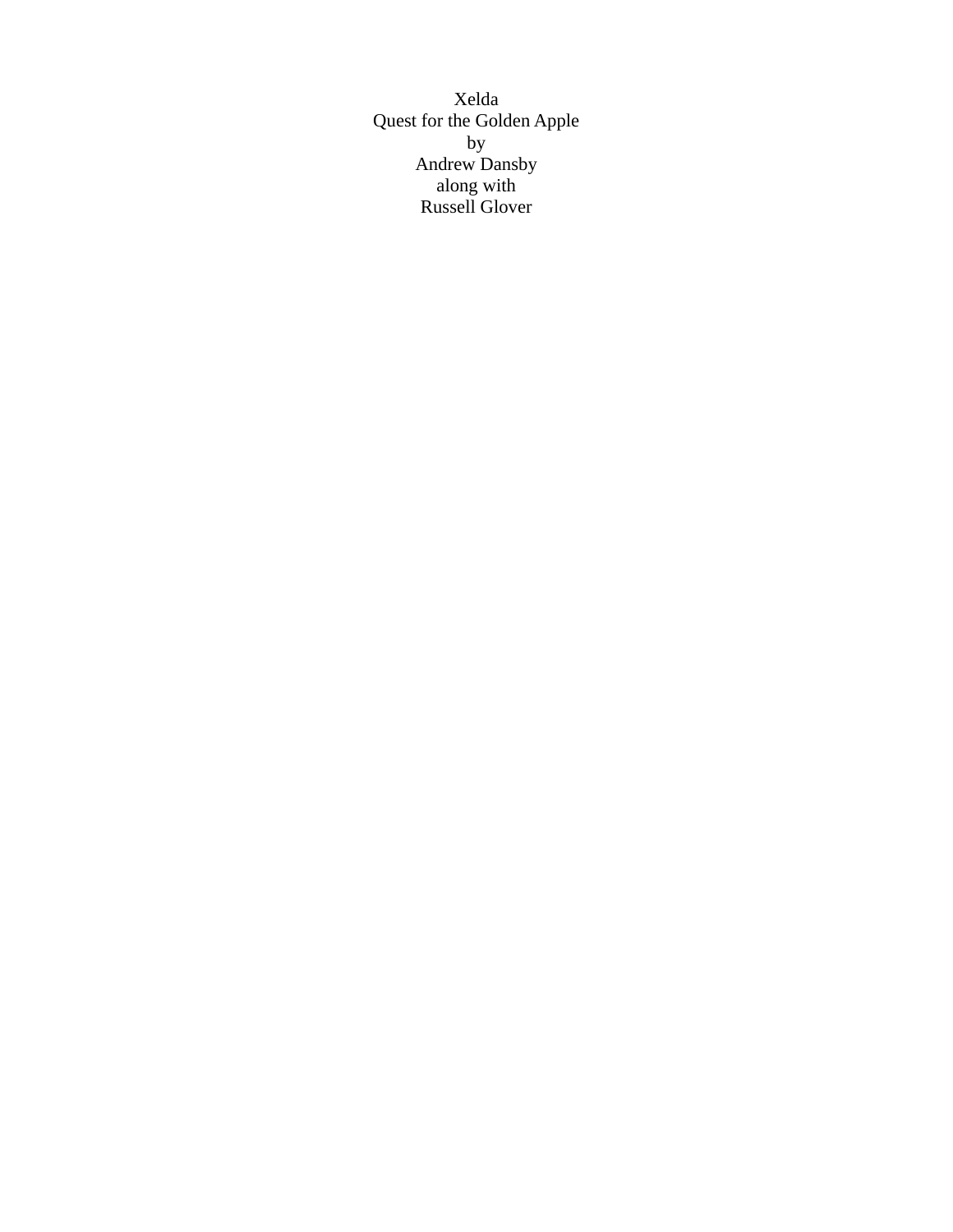**Contents** 

[Statement of Disclaimer](#page-2-0) [History of game production](#page-2-1) [Open Source software statement](#page-3-2) **[Introduction](#page-3-1) [Credits](#page-3-0)** [Game Engine](#page-4-1) **[Loading](#page-4-0)** [Control Selection](#page-6-0) [Playing the game](#page-10-1) [Your Character](#page-10-0) **[Other Characters](#page-11-0) [Monsters](#page-13-0) [Obstacles](#page-15-0)** [Objects and Doorways](#page-17-0) **[Dungeons](#page-18-2)** [Winning the game](#page-18-1) **[Epilogue](#page-18-0)**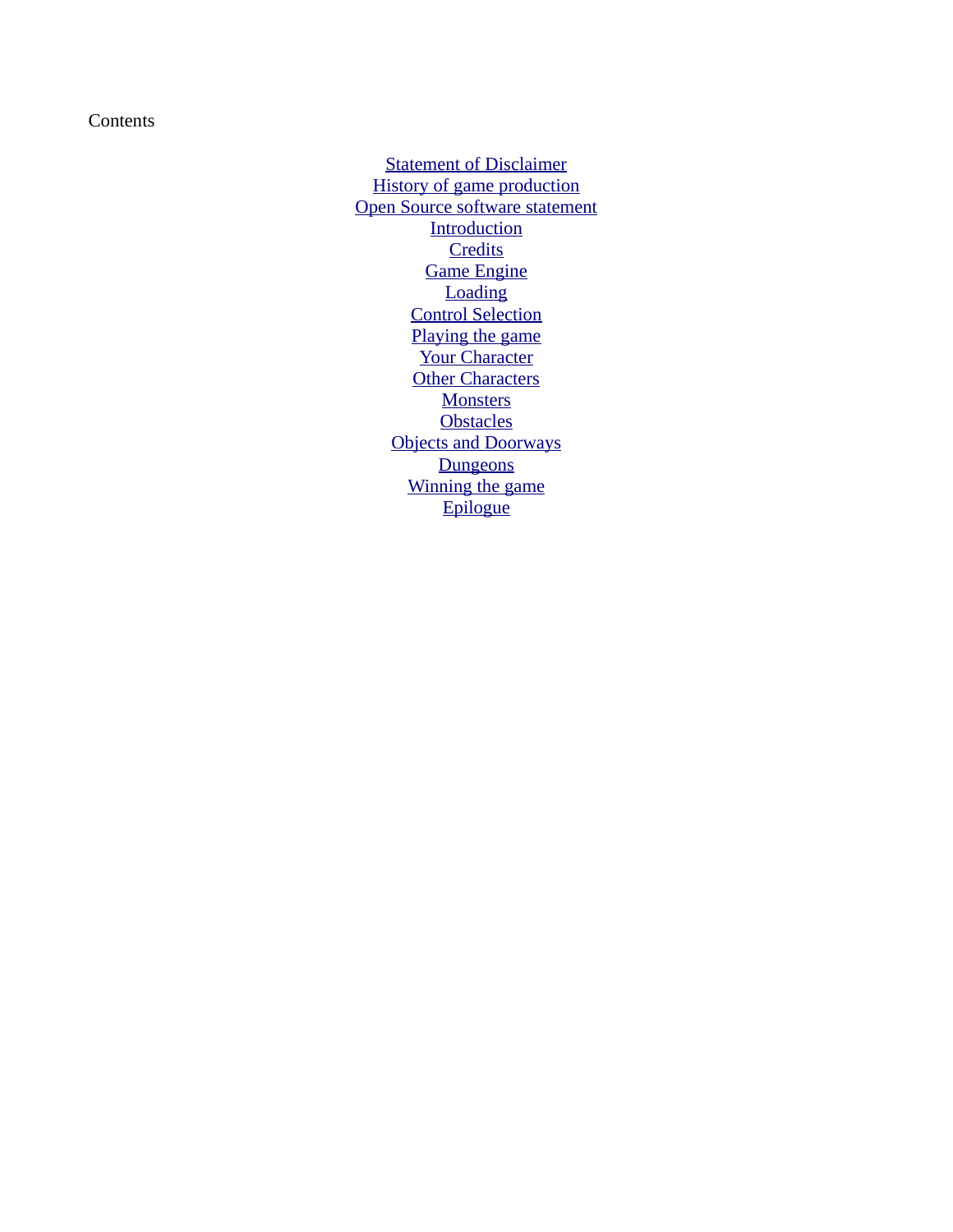#### <span id="page-2-0"></span>Statement of Disclaimer

This game is not intended to be a clone of Zelda, nor follows the storyline of Zelda. The sprites and title song are derivatives of the original work by Nintendo. However, if the sprites changed and the title song changed, this game in no way would actually resemble Zelda. Therefor this game should not interfere with the rights of Nintendo and their copyright on the game. This game is a top down adventure that has been presented in many other games. This game is not meant for sale. It's presented as a programming exercise for entertainment only.

# <span id="page-2-1"></span>History of the game production

Xelda was originally a programming exercise within the Mojon Twins MK2 to see if a rather seamless large scale game could be programmed for the ZX Spectrum 128k machine within the MK2 framework. I wanted to make sure the game would work across all official and classic ZX Spectrum machines.

I originally started the programming exercise around November 2016 to see how I could link levels together within the MK2 framework and have variables stay global. I gave each level and jump to each level a unique identifier. From there I could walk to a specific way-point on each level and then pop to another level, retaining the global variables.

The original programming exercise was 5x5 screens within 4x4 levels, meaning each level was 5 screens wide and 5 screen tall and the game contained 4 levels wide and 4 levels tall, with 4 dungeons for 464 screens. That proved to be much too large, so I reprogrammed the script framework again.

The second programming exercise was 4x5 screens within 4x4 levels and 4 dungeons for 420 screens, that was again too large, so I scaled back again.

The third programming exercise was 4x5 screens within 3x3 levels and 4 dungeons for 260 screens, the game seem to hold up. So I programmed with that iteration for about 2 months, placing in the level designs for the first 3 levels. I then realized I needed to have a level for inside houses. This would be a level disconnected from the rest of the game, places where you could go inside to receive a quest. This would add another 20 screens to the game, for a total of 280 rooms. This memory model held up for about a month before I started adding some puzzles. I started realizing I was running out of memory with only 3 levels programmed. I had to restart the entire design process again and scale back.

The memory model I finally settled on was 4x4 screens within 3x3 levels, 3 dungeons and 1 inside houses level for 208 screens (in theory, in practice it's around 204 screens. This model stored all puzzles I wanted to throw into the game, all dialog and all logic. It is a tight squeeze to fit everything inside. All data is compressed, uncompressing on the fly for each level (this is part of the Mojon Twins Framework).

Script programming took quite some time, and was programmed and changed around for 9 months or so until it was about right. The MK2 C framework from the Mojon Twins had to be modified to take care of a few bugs. Since I am terrible at creating music, I used a procedural music creation program (CG Music) and plugged each note into WYZ tracker.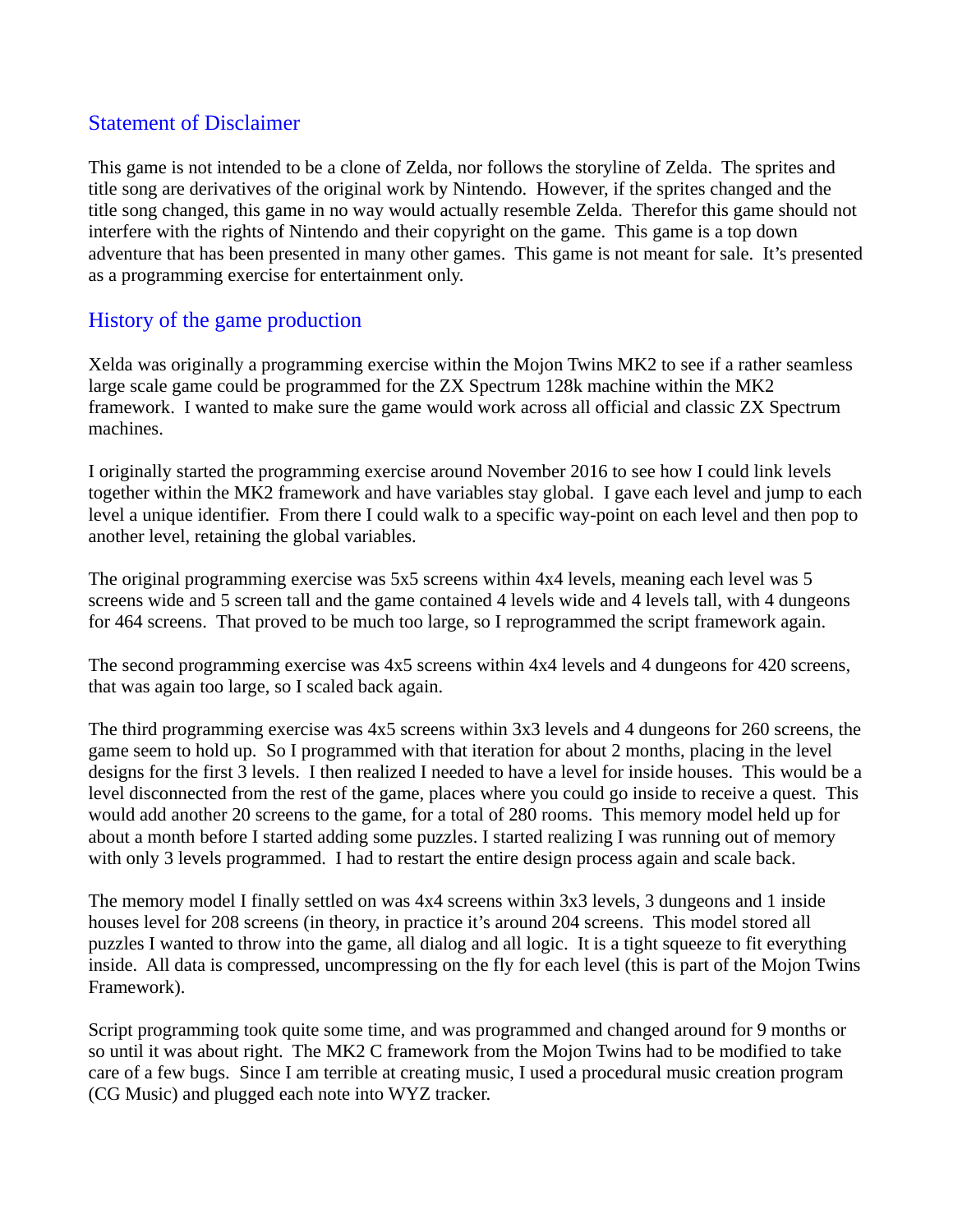Finally came the beta test. Since at this point I have only played the game in individual sections, since playing the entire game each time I made a change or addition to the script would be too time consuming. I asked for assistance for testing, while I performed debugging. I had assistance with a few beta testers and together we were able to fix the bugs and I played through the game about 20 some odd times, repairing logic as I went and each time on fixing a bug, releasing a new beta and triggering a new replay. It currently take me about  $2\frac{1}{2}$  hours per play, so can be time consuming.

There could still be undiscovered bugs within the game, but the game is completable. I finally finished with the script on November 2017, a year after I started the original memory test.

I hope everyone enjoys the game as a lot of effort has been put into the game.

#### <span id="page-3-2"></span>Open Source software statement

This game is open source and freeware. The Mojon Twins MK2 engine is given freely, however any game produced using their engine cannot be sold without being agreed to from the Mojon Twins. I never intended on selling the game, only to produce a game.

#### <span id="page-3-1"></span>**Introduction**

Xelda is a tribute game, it takes it's inspiration almost directly from another famous game – Zelda. Which just so happened to be named after novelist F. Scott Fitzgerald wife Zelda Fitzgerald.

Even though the inspiration was taken from Zelda, this is not a direct copy of any of the Zelda games, it is its own entity. Spites and objects were "borrowed" from the real game, however that is an aesthetic only.

Xelda is a high adventure game, filled with puzzles, exploration, quests and fights. Your main quest is to find the Golden Apple which wards off the monsters that fill the island and terrorize it's citizens. You will have to defeat puzzles which unlock passages, acquire objects or help others to further your quest.

Due to the sheer size of the game, it was written for 128K machines only (sorry for the 48k machine owners). However, with emulation and excellent machines like the ZX Uno, everyone who wants to play the game can.

#### <span id="page-3-0"></span>**Credits**

This game is written by your humble programmer, Andy Dansby. My second computer that I owned was a Timex Sinclair 2068 which was the American Version of the ZX Spectrum. Sadly, it was mostly incompatible with the ZX Spectrum which along with poor marketing spelled the DOOM for that machine. However I you replaced the ROM, you could have a mostly compatible computer. That is what introduced me to the wonderful world of the ZX Spectrum.

This game however was not written without some support and there is credit due to others that helped me with the design.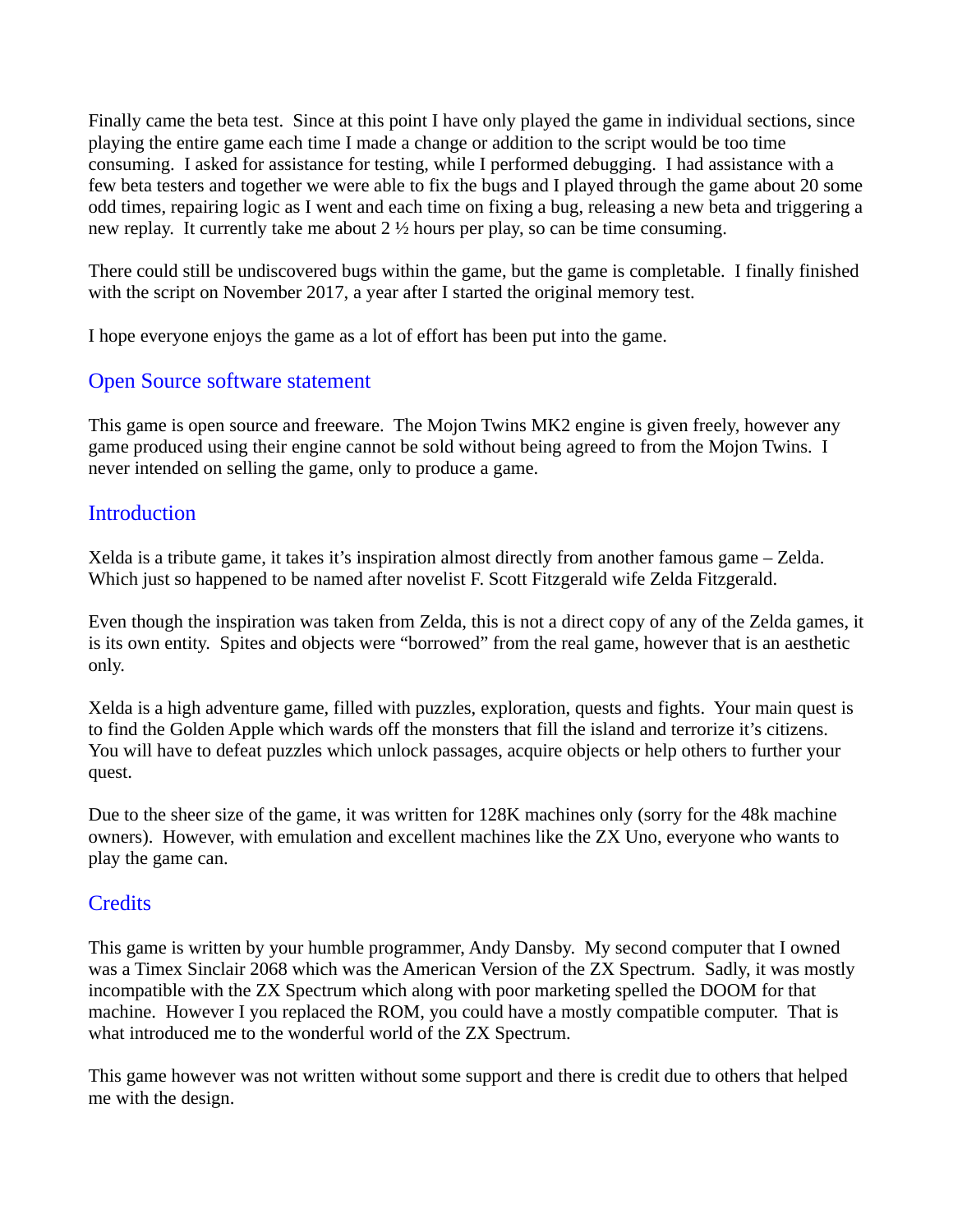Andrew Dansby – Programmer, level design, music, sprites and other bits and bobs.

Russell Glover – designer of level 4, the castle level, designer of most of the Graphics and my main sounding board for ideas. Russell diligently worked with me over the course of many months.

Cthonian Godkiller – for technical help with the script.

Andy Green – Created the awesome loading screen.

Casey Jones – some of the push block puzzles.

Hikoki – Provided some game ideas and was able to track down game programming information, was able to track down some obscure links for me to research. He provided a great sounding board for ideas and concepts.

The Mojon Twins for writing the MK2 engine on which this games is built on.

My Beta testers included. Russell Glover Baz Har Ding Steve Jedikiah Steven Charlesworth Steven Brown

#### <span id="page-4-1"></span>Game Engine

This game was written using the MK2 engine, designed by the Mojon Twins. It's a rather versatile game engine, allowing for multiple levels, sprites and scripting.

This is my first game within the MK2 engine and the first game I have made as an adult.

#### <span id="page-4-0"></span>Loading

This game will only load on a 128k version of the ZX Spectrum. All 128k Machines should be supported. This is built into the Mojon Twins MK2 engine. It has been tested on 128K +2a by one of my beta testers (Steve Jedikiah). I have tested it on my ZX Uno, set as a 128K toast-rack and on a +3.

Loading on an original 128k machine, is simple, navigate to **Tape Loader** and press enter, press **play** on your cassette player. The game take around 12 minutes to load.

Loading on a ZX Uno or on an ESXDOS equipped is slightly more complicated.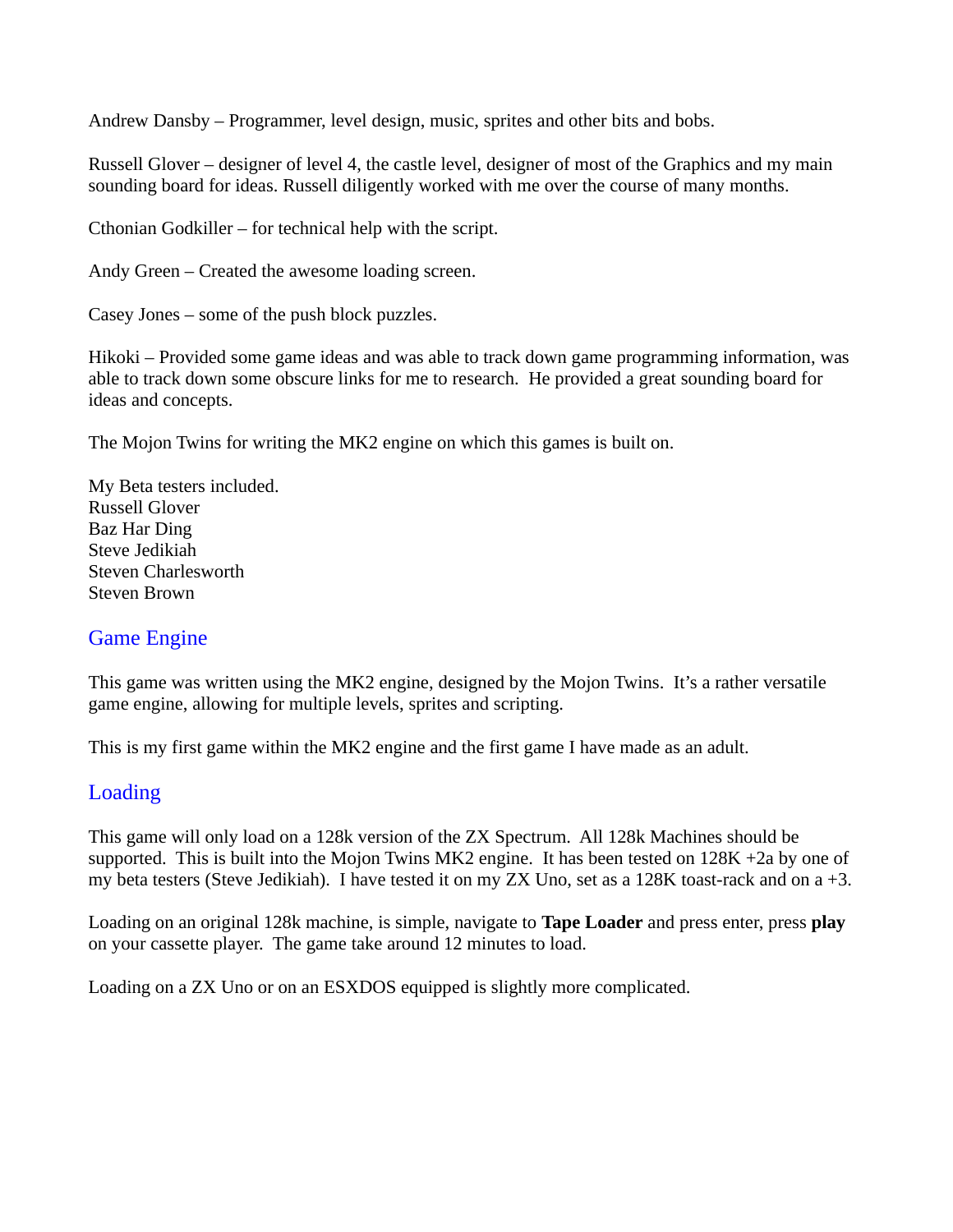On a ZX Uno

Access your bios (CTRL ALT BACKSPACE)

Make sure that **NMI-DivMMC** is Enabled (If you want to use NMI for the file browser) also make sure your **DivMMC** is Enabled

Choose the Joystick option you want, I suggest **Kempston**

Make sure your machine is set for a 128K machine and reboot your ZX Uno

Once your Uno is booted, press CTRL-ALT-F5

Navigate to the directory that you have placed the Xelda.tap

Select the file

The file, will attempt to load and then reboot the spectrum

type in **POKE 23388,16** type **LOAD ""**

On a physical ESXDOS interface

The process should be the same for a classic ZX Spectrum 128K with a ESXDOS compatible interface. Press your NMI and select Xelda.tap. The game should load on selecting it. If not you may have to **POKE 23388,16** and **LOAD ""**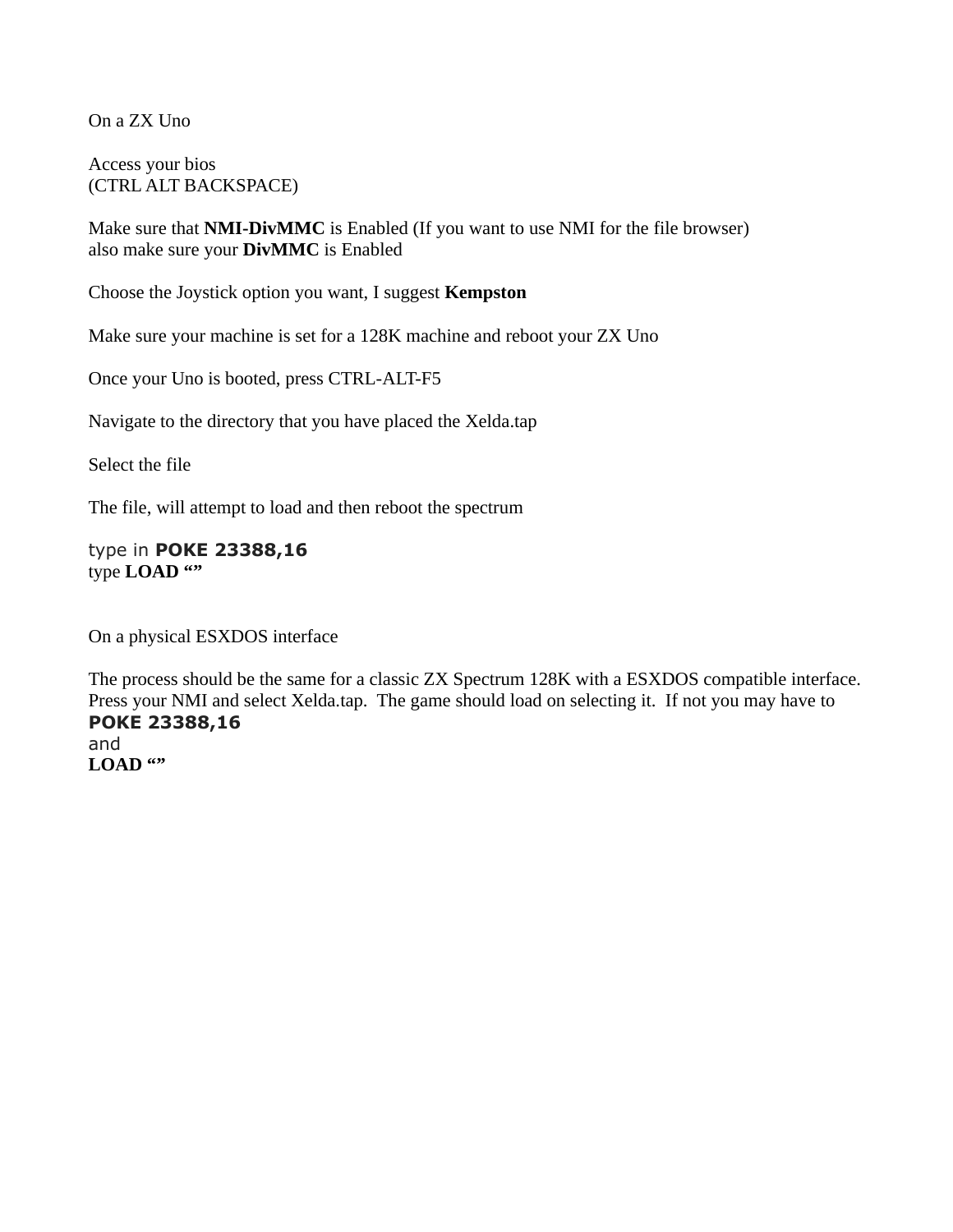## <span id="page-6-0"></span>Control Selection

On the game loading, you are presented with 4 control options

#### 1 **WASD**

**W** is up **A** is left **S** is down

**D** is right

**Space** is fire/Action. The fire button will perform actions, either swinging your sword, reading signs, dialog and flipping switches.

#### 2 **QAOP**

**Q** is up **O** is left **A** is down **P** is right

**Space** is fire/Action. The fire button will perform actions, either swinging your sword, reading signs, dialog and flipping switches.

#### 3 **Kempston**

#### 4 **Sinclair**

Interface 2, port 1 Also keys 9 up 6 left 8 down 7 right 0 fire/action

Joystick directions will move you in the direction you want, the fire button will perform actions, either swinging your sword, reading signs, dialog and flipping switches.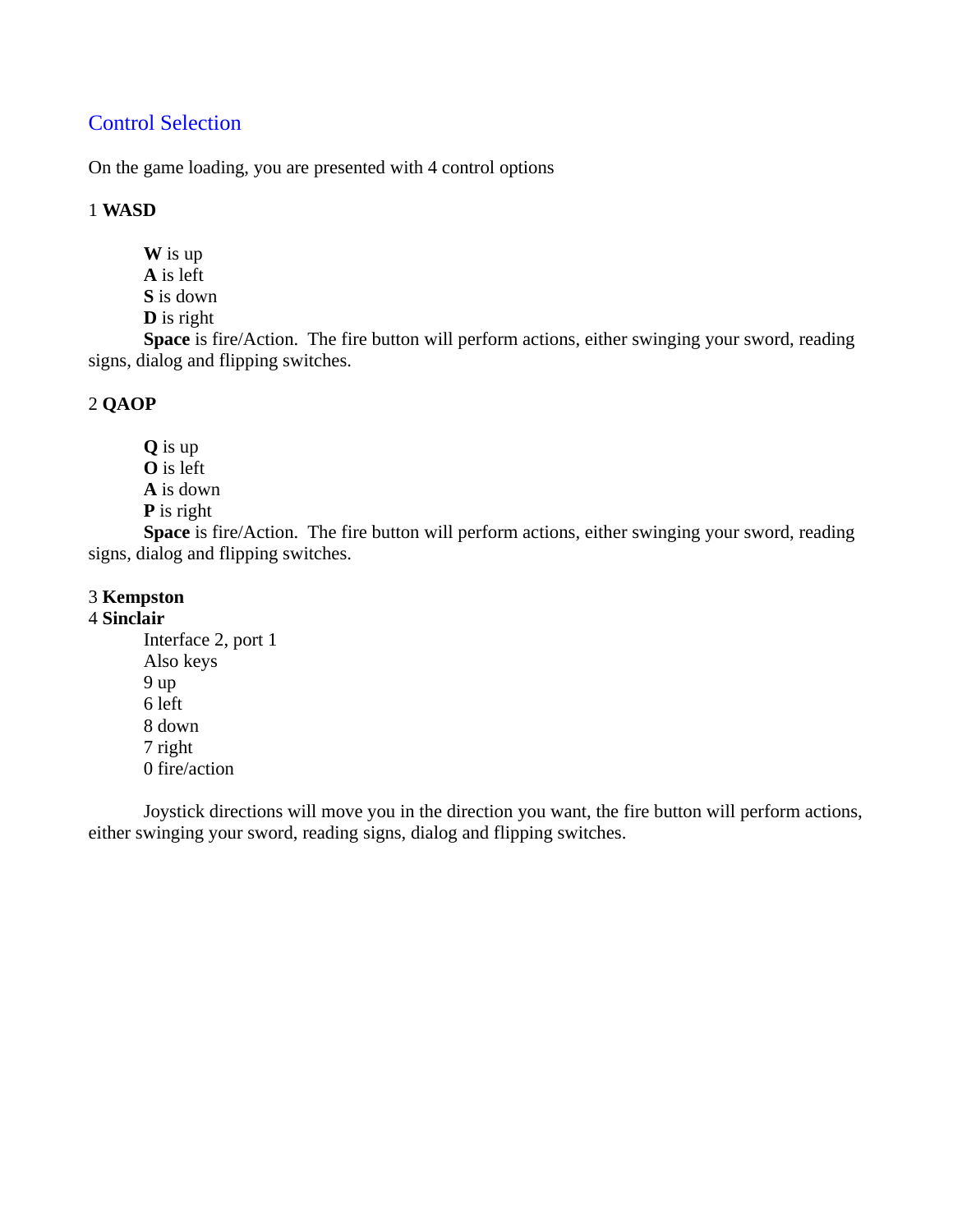# Examples of using your Action/Fire key



Pressing Action/Fire at a sign, performs an action, such as reading the sign. Press Fire again to return to game

| - 25 | <b>XELDA</b>                 |
|------|------------------------------|
|      | HOW CAN I HELP YOU.          |
|      | <b>Lut</b><br>$\overline{1}$ |
|      | 画                            |
|      |                              |

Pressing Action/Fire on a NPC will trigger a conversation

|   |          | я<br>я                     | я<br>н                  |            |          |
|---|----------|----------------------------|-------------------------|------------|----------|
|   | - 2<br>я | 25.7<br>2. 2               | اشتاشتاشت<br>- 2<br>. . | 2. 2<br>t. | استاساسا |
|   |          | ,,,,,,,<br>۰               |                         |            |          |
|   |          |                            |                         |            |          |
|   |          |                            |                         |            |          |
| ş |          |                            |                         |            |          |
|   |          | <b>STIP</b><br><b>PIPA</b> |                         |            |          |
|   |          |                            |                         |            |          |
|   |          |                            |                         |            |          |
|   |          |                            |                         |            |          |
| ź |          |                            |                         |            |          |
|   |          |                            |                         |            |          |

Pressing Action/Fire while not on an actionable object will cause your sword to activate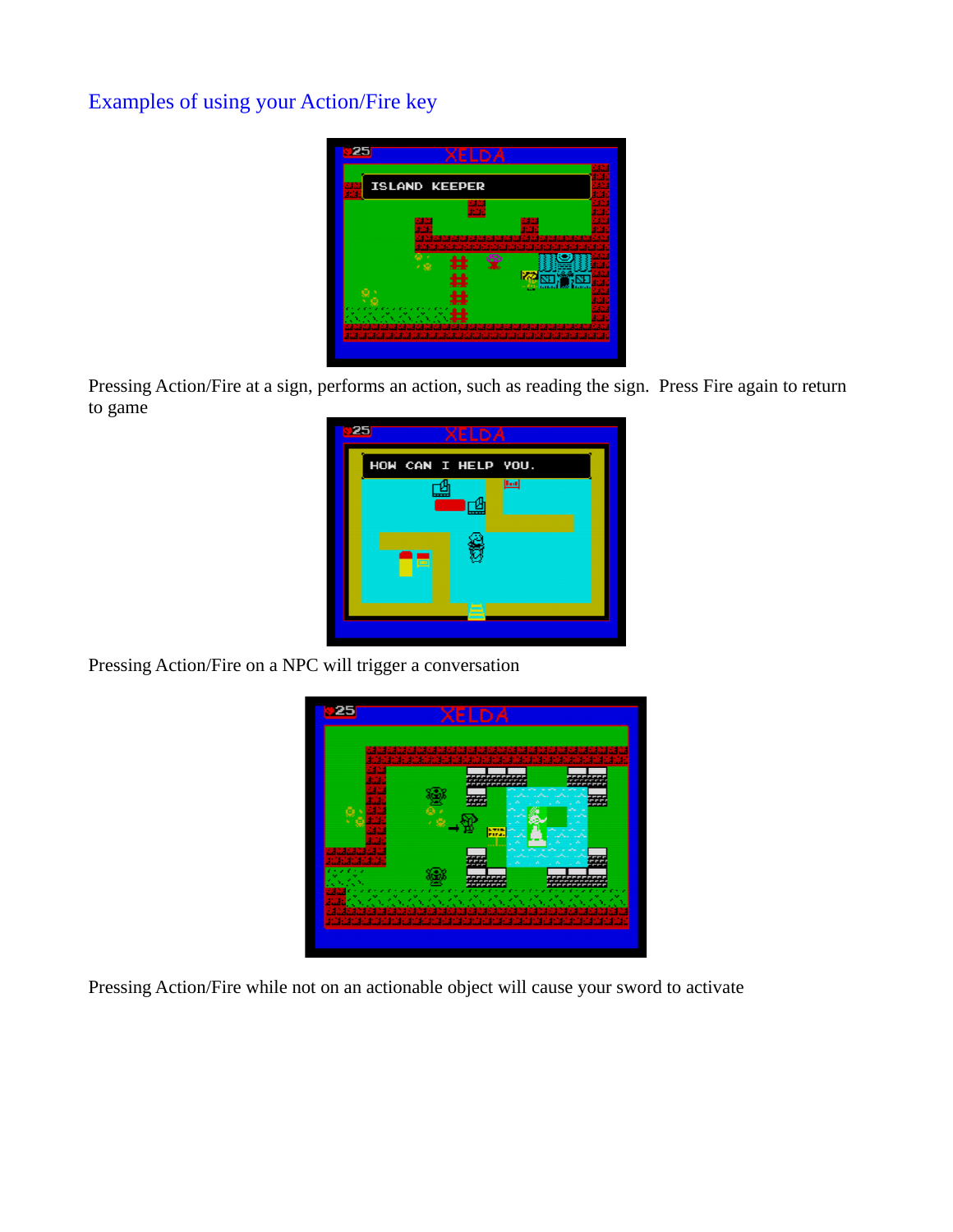

Pressing fire on an object allow you to collect the object.



The object is now in your inventory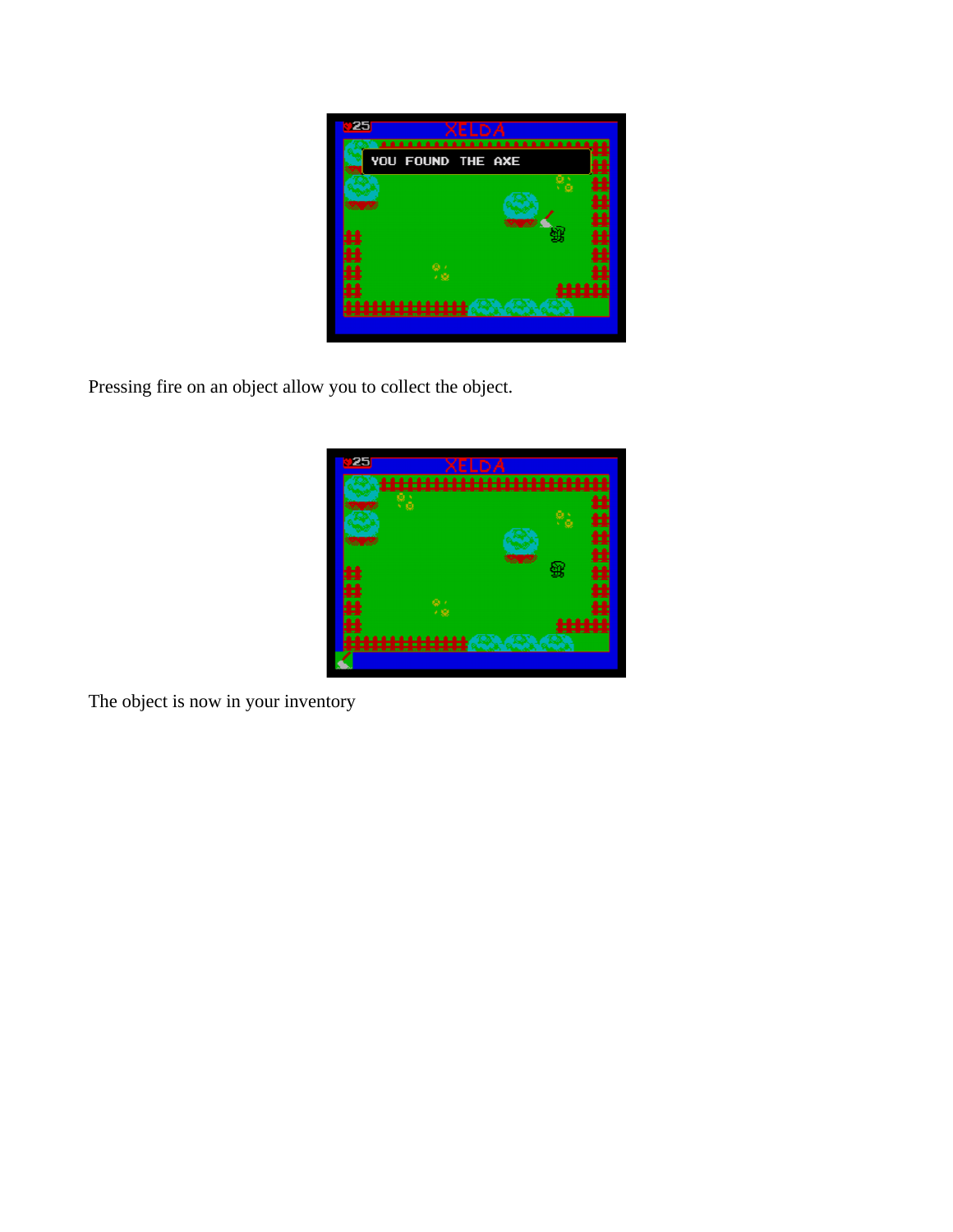# Screen Layout



The screen is laid out rather simply. You life force is on the top left, indicating how much life you have until the game is over. Your inventory of collected objects is at the bottom of the screen. Your hero which you control is all over the place.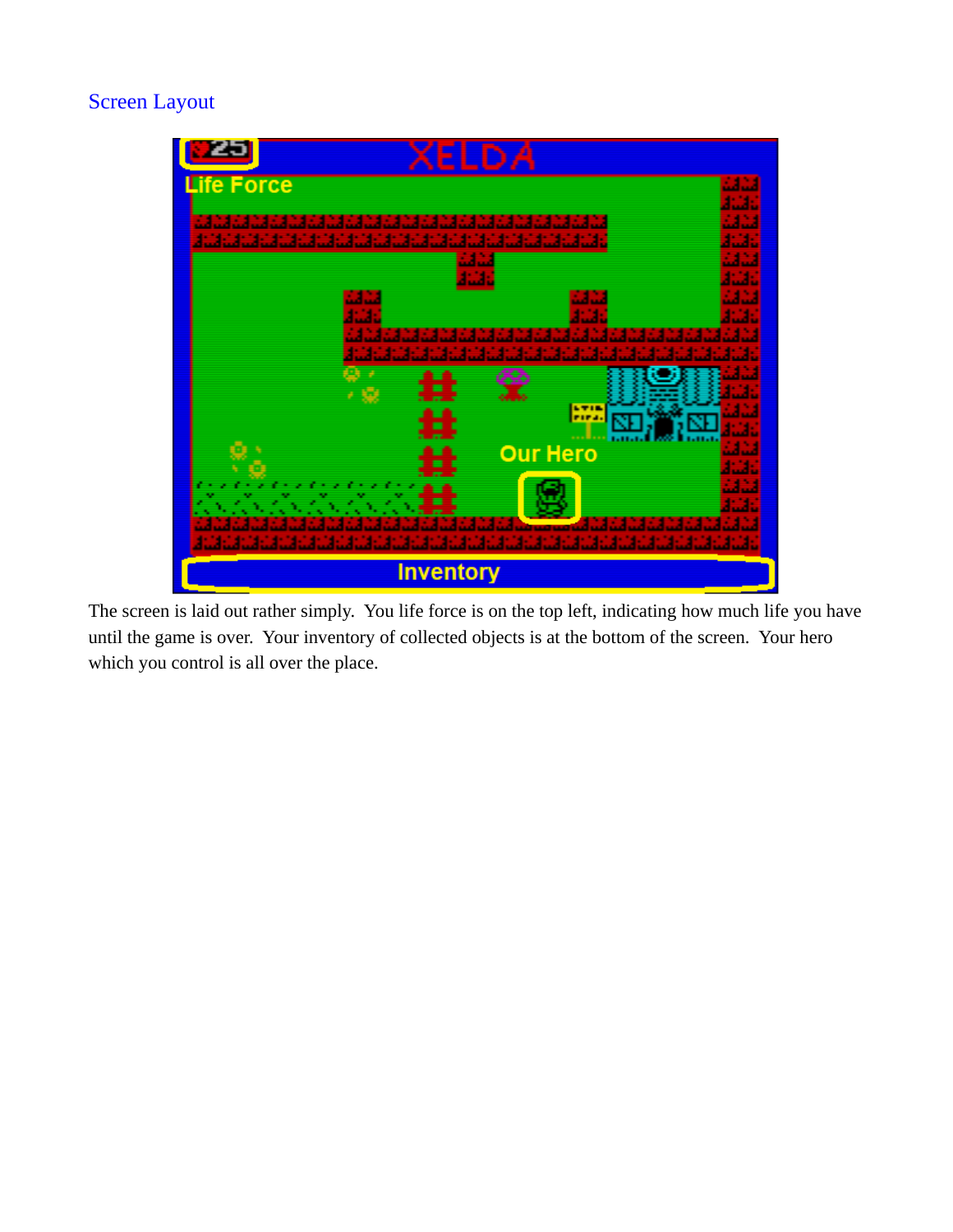## <span id="page-10-1"></span>Playing the game

Xelda is a top down / overhead adventure game. The goal is to find and collect the "Golden Apple" which disappeared under mysterious conditions (got stolen in the dark of the night). When the "Golden Apple" disappeared, monsters and beasts filled the island, terrorizing the citizens. Return the "Golden Apple" to the statue and all will be well.

Guide your hero around the island, talking to people to help guide you to your goal. Avoid or kill the monsters that block you from achieving your goal. Collect various object to open gates, flip switches to open passages and search the island until you find the "Golden Apple". Solve the puzzles around the island to achieve your goal.

# <span id="page-10-0"></span>Your Character



Our Hero

Our hero, small in stature, yet has a huge heart (he needs to cut down on the cholesterol) wants to save the island from the nasties wandering about. He can do so one by one, yet they always seems to regenerate after a time (thanks mr. programmer) or he can do so by returning the "Golden Apple" to its proper place.

Can't quite remember his name (Dink, or something like that), so he goes by the name Bubba. Bubba is quite unassuming, and needs your guidance to move about. He just doesn't know how to defend himself properly, so guide him on when to use his sword.

He has 25 life points and a sword (and kinda knows how to use it). Help guide him through the island, swashbuckling, exploring and solving puzzles.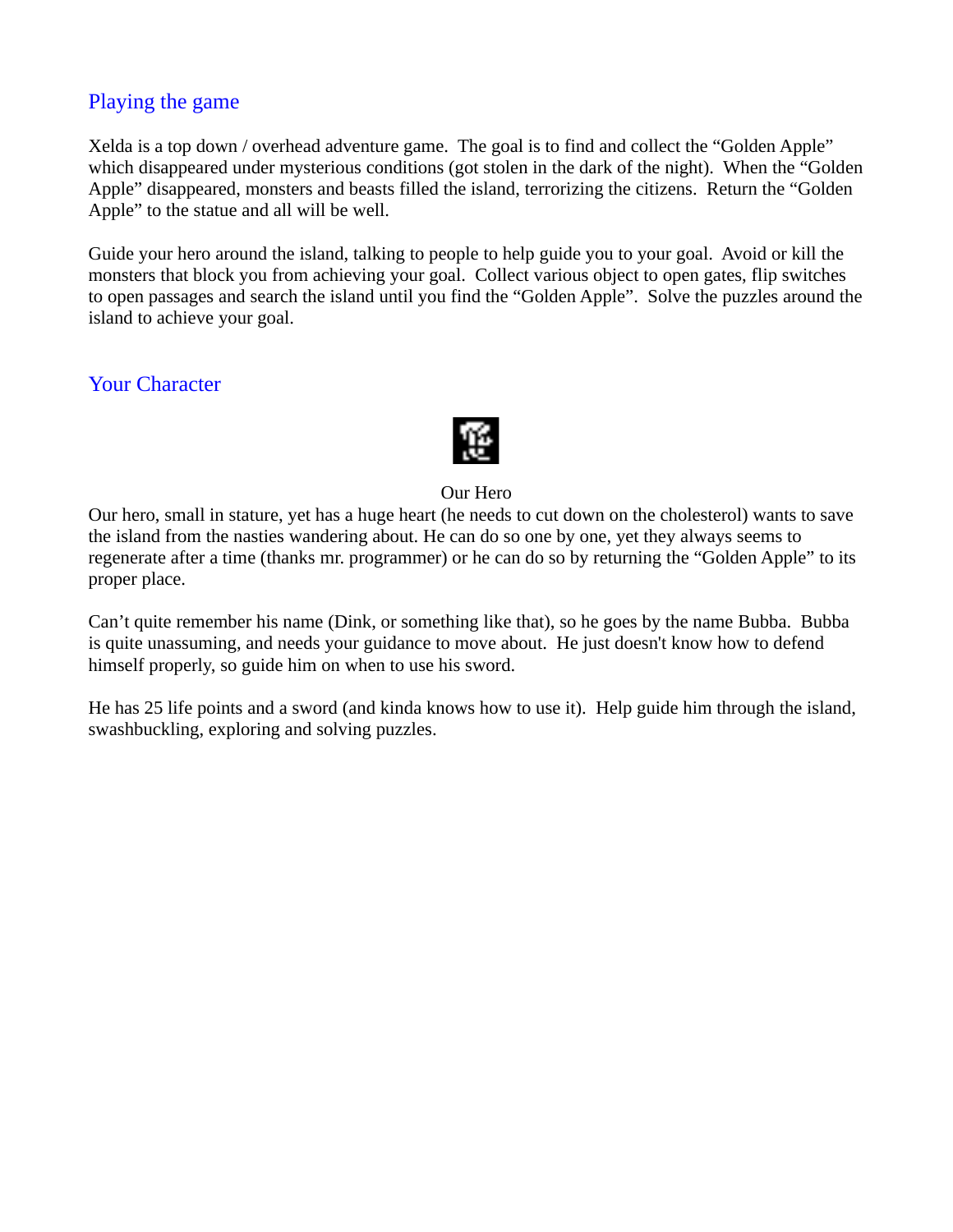

## Island Keeper

<span id="page-11-0"></span>*The island keeper is an elected position, his real name is Bob. Bob always wins the position, because no one else wants the job. Like most politicians, he's more talk than action, and boy can he ramble on, stating the obvious and treating it like it's brand new information.*



**Blacksmith** 

*Here is a man with a hammer and he knows how to bring it down. He's quite handy when it comes to fixing metal. His mustache is related to the woodsman.*



Woodsman

*He is a lumberjack and that's OK, he sleeps all night and works all day. Well known for his flavor saving mustache.*



Dungeon Gatekeeper *She knows how to get into the dungeon, she rather likes dungeons and has gotten herself grounded because of it.*



Swamp Gatekeeper

*Here's an odd fellow, perhaps from living in his cave. It smell kinda funny in there. His sceptre has gone missing.*



Doug Bag *He fancies himself a magician and has got the hat to prove it. Doug is always hungry. Doug has no claims no relation to Anthony.*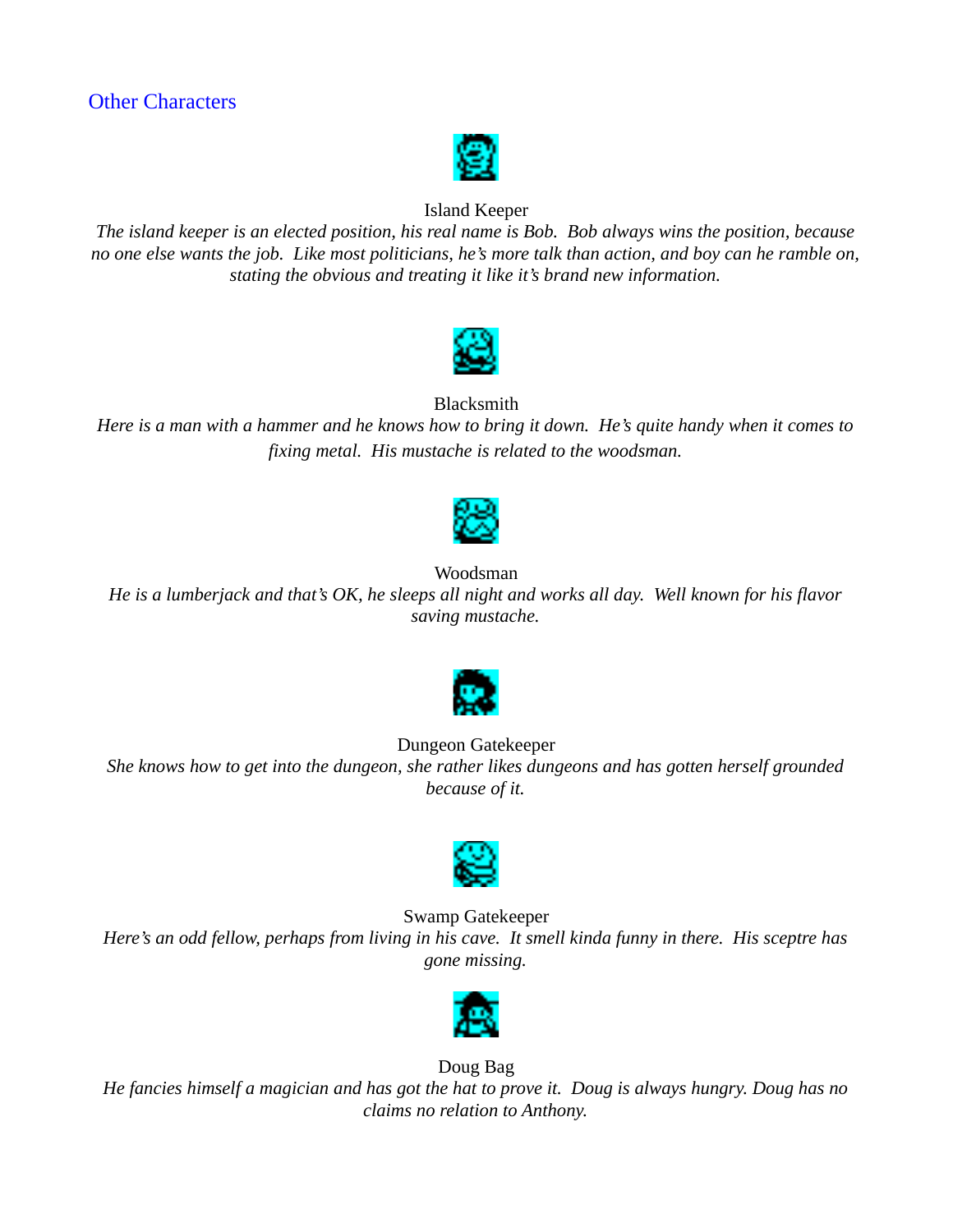

#### Anthony Hole

*Anthony is related to Doug, also a magician. His magic is found in his hair. He always keeps it tidy in a permanent wave.*



Desert Gate master

*She guards the second dungeon and knows how to open the gate, but is a bit forgetful. She forgot the magic word, but no fear, she wrote it down in a book. Now, where did she place that book?*



Librarian

*The librarian has surrounded himself by books of all types. Old and musty books and slightly less older and musty books, etc.. He's kinda grouchy, perhaps because no one likes to file away the books he keeps. No one seems to respect the Dewey Decimal system anymore.*



#### Island Wizard

*The Wizard and his mighty staff can open gateways, making certain parts of the island more accessible. Don't be too offended if he ask you to find his staff for him, you should be honored to handle his staff.* 



Boom Betty

*Boom Betty like to blow up things. It wasn't always that way, but once she discovered how to make thing explode, there was no stopping her. Of course, her name is just Betty, she used to be called Boom Boom Betty, but shortened it to Boom Betty.*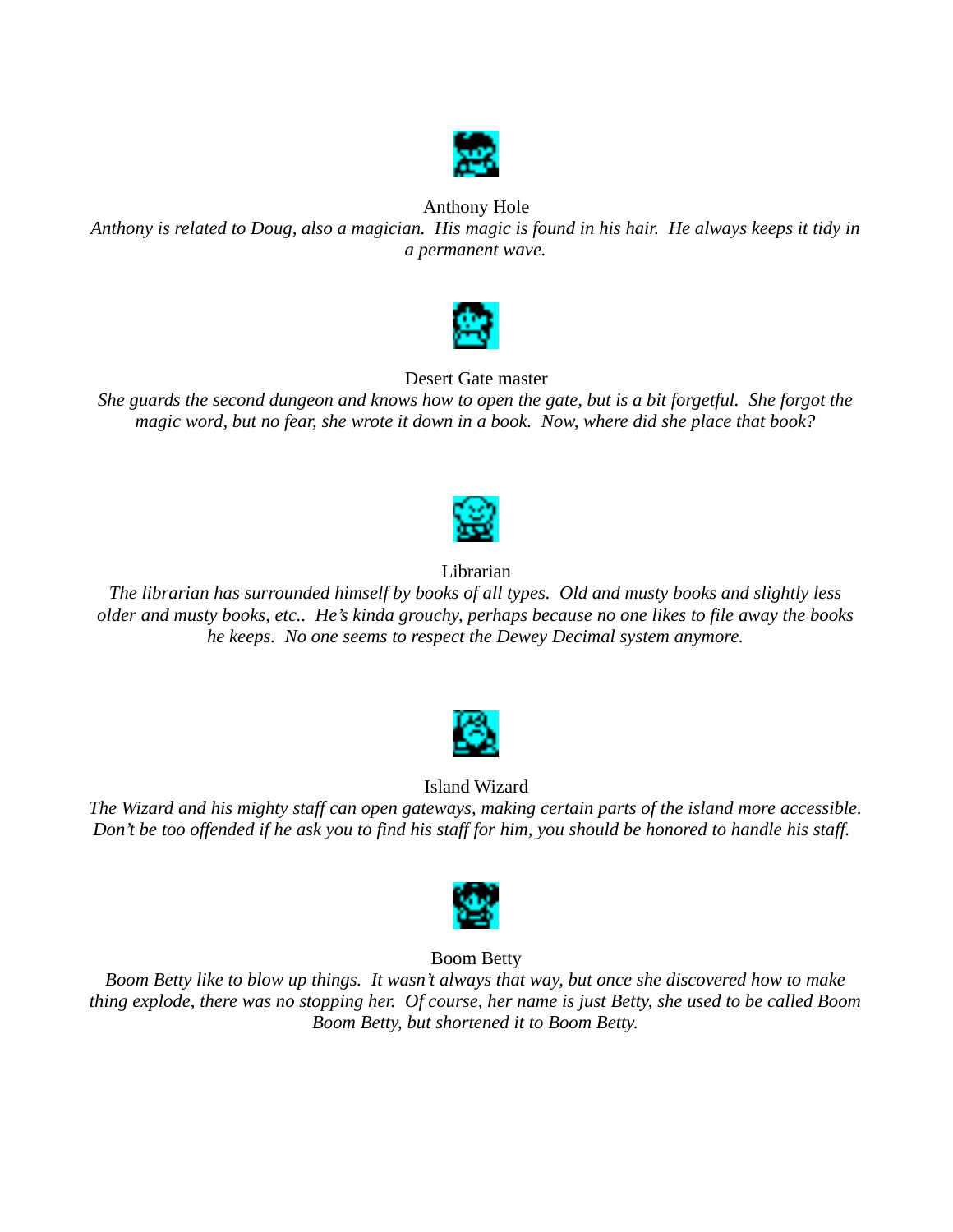# <span id="page-13-0"></span>**Monsters**



Quadrock, these unassuming mindless monsters hurt when they touch you.



Pig faced devils. Equally ugly and mean, they are as mean as they look.



Crab. Grouchy, yet tasty beasts. Those powerful pinchers can really hurt.



Snakes are found all over the island, they can slither just about anywhere. Why did it have to be snakes.



Giant Spider. Spiders like forests, great places to wander about and catch prey. They can put a powerful bite on you, unless you get them first.



Scorpions. They tend to hang around the desert, watch out for their stingers.



Knight. They will hurt you just by touching you. What's he doing with that finger. Hey!



BoneHead, about as smart as that empty skull on top of his shoulders, but boy can they hurt.



Dark Knight. This is not a Bat Man, this is a dark knight, mean and nasty.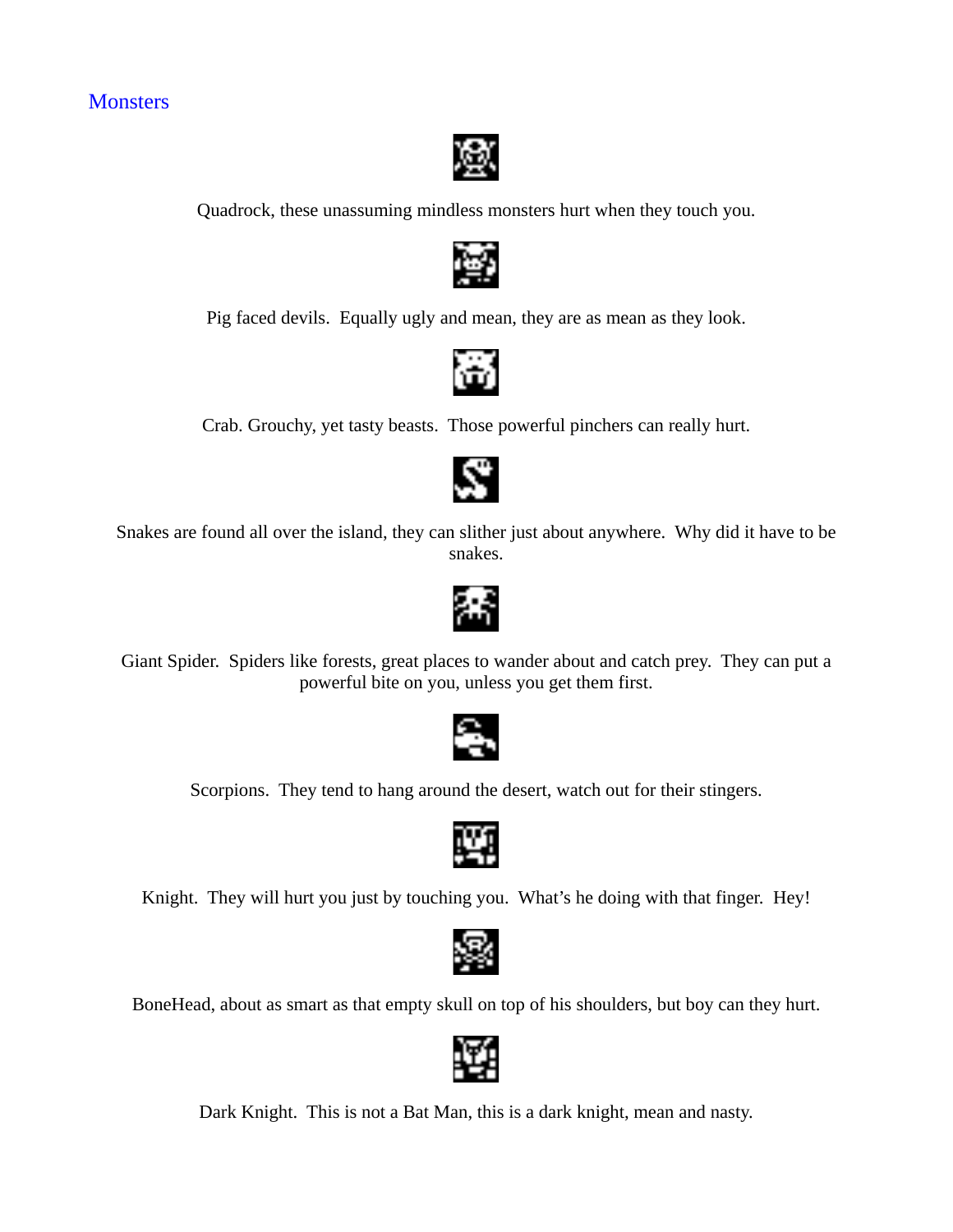

Dog Faced meanie. Mean because he's called Dog Faced.



Bat. Flies over trees and obstacles.



Ghost. Sucks the synergy right out of you.



Robed Skull, a more modest version of Bone head.



Slimy Ghost. Who you gonna call?



Jumper. They have a powerful bite and can hop right on top of you.



Blob, he's big, he's bad, he's Blob.



Screamer. Runs around in the dark and screams, fortunately he screams at a pitch above your hearing level, but can hurt you any way just by touching you.



Walking Cuke, popular with all the girls.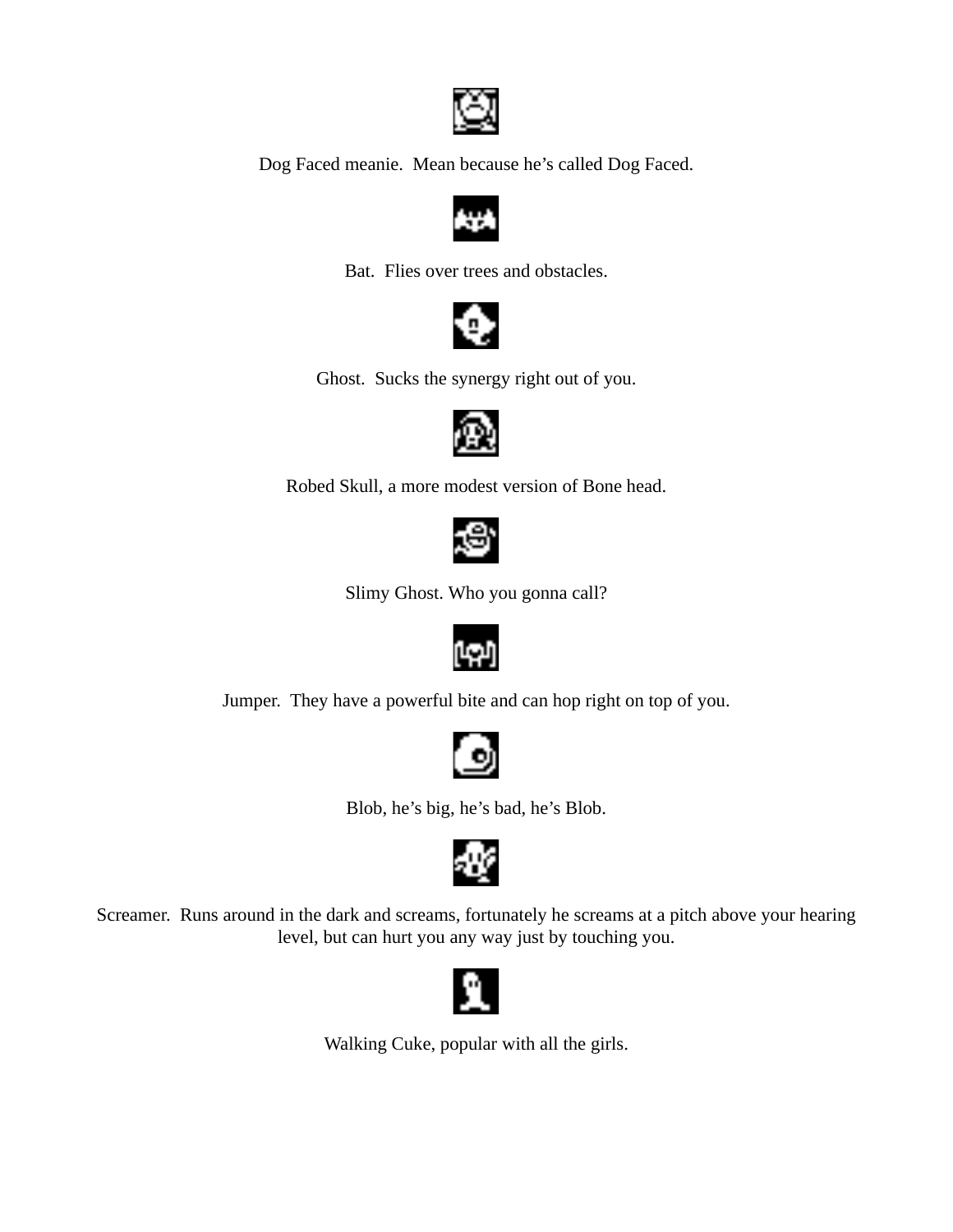

Walking Thing Fiend (or WTF for short). Shoot balls of energy at you that can hurt you.



Ghost. Can scare the life out of you, especially with the way he's rendered.



Shielded knight. His shield is studded for his pleasure, but not yours.



Skating mouth. Why, who knows, they tend to wander around in the dark, skating through life and biting things.

#### <span id="page-15-0"></span>**Obstacles**

Wall. Can't get past a wall, unless somehow the wall is weak, you might be able to destroy it.

Ħ Fence, somehow our hero cannot figure out how to climb a fence, better find a way around.

Our hero cannot climb a rock either, best to find a way around.

Deep water, our hero cannot swim well either.

Shallow water, other than getting your feet wet, what harm does it cause walking through a puddle.

Tree, can't go through, can't go over, can't go above, must go around.

222

Blocks. Our hero should take a step stool with himself so he could get over these things.

Push Blocks, they can be push around to solve puzzles.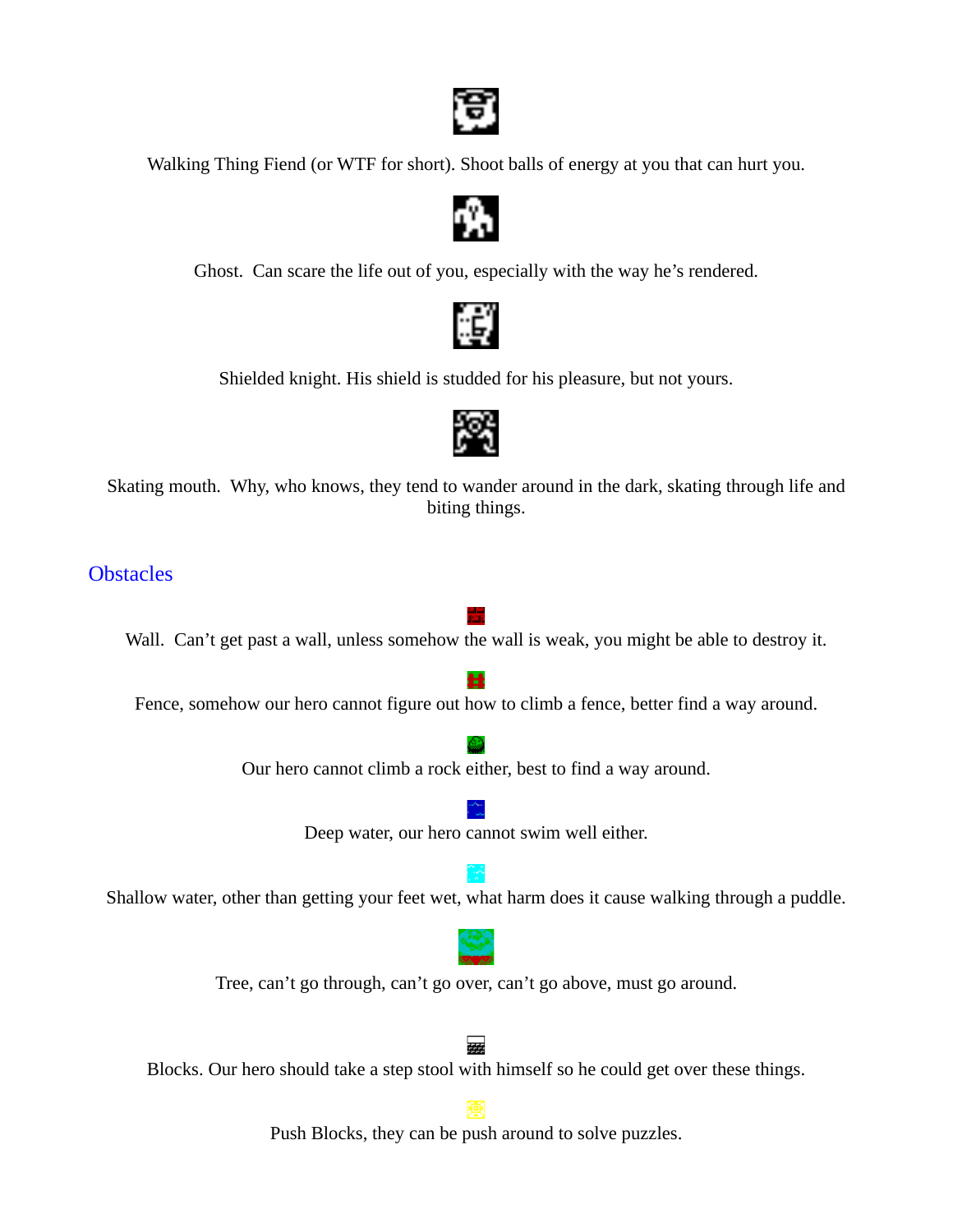# 儒 摰 mushroom you find, no reason to take another trip. 鑴 Spike Pits. What sort of moron places spike pits all around the island. Monsters seems unaffected by them, so they only hurt you. Spike-heads. These unmoving guys just sit around and don't move. Don't touch them. They can be temporarily killed, but move off screen and come back and there they are again.

Spikes. Probably the same idiot or a lazy cousin that placed the spike pits, placed these irritating spikes around the island.

ΑÊ

Small Cactus. You can destroy these with your sword. They do grow back fast though. They won't grow if you look at it. Try turning away and you will be surprised on how fast it grows. Don't touch it though.

Cactus, the biggest spikiest thing you will run into. So don't.

 $\bullet$ Reset Button. Makes puzzles reset back, might be a good thing, might be a bad thing.

# Gate, must find a way to open it.

Gravestone, of all the hero's that came before you. Surely you won't be the next.

Mushroom. You might like mushrooms, but these are funny, so you know better than eat some wild



廯 A weird oddball boulder.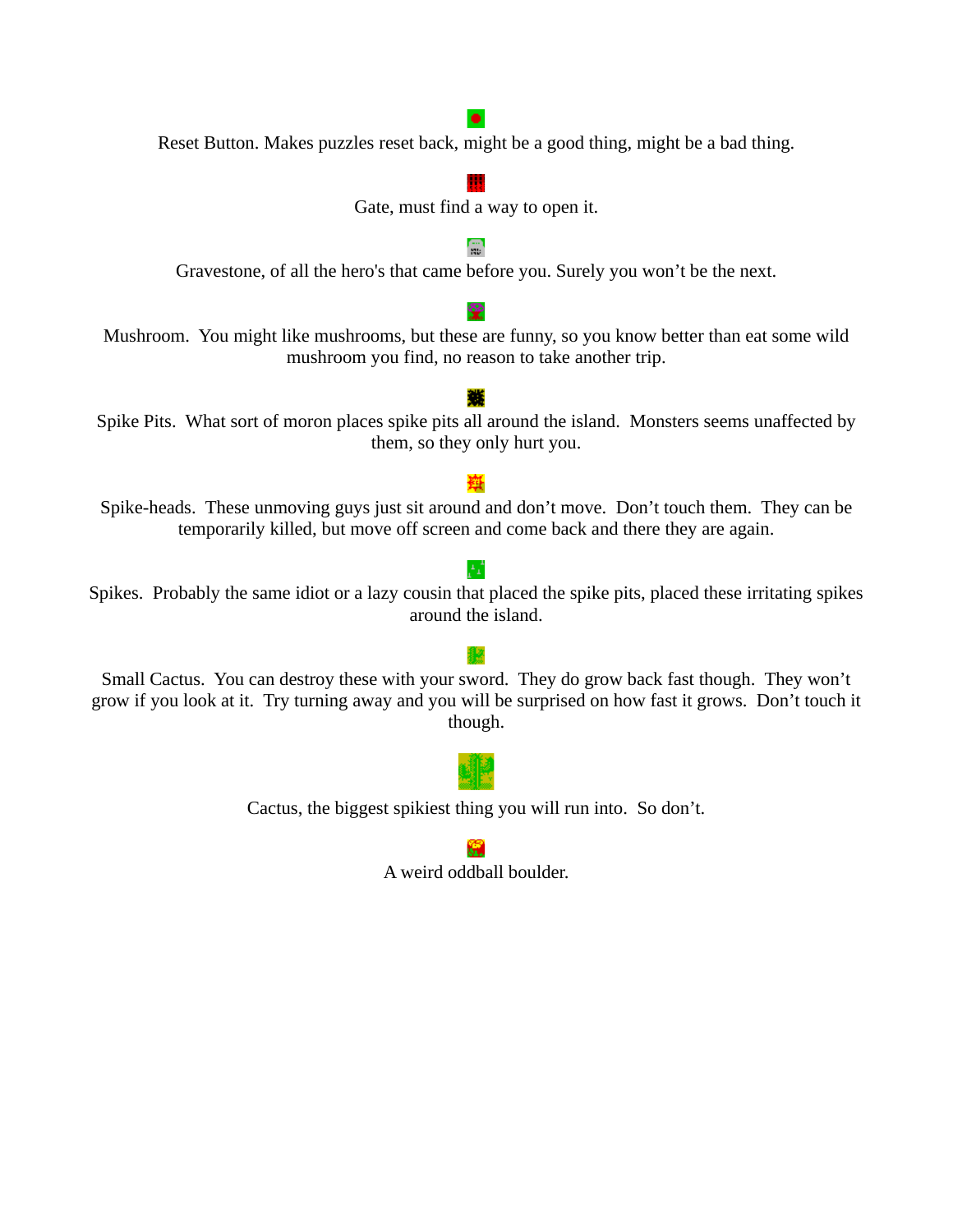## <span id="page-17-0"></span>Objects and Doorways

#### 罕

Sign, signs say stuff, you like to read, match made.



Houses lead to people, people are interesting to talk to, so why don't you walk in uninvited, I'm sure there will be a lively conversation.



Key Hole. Guess what the keys plug into